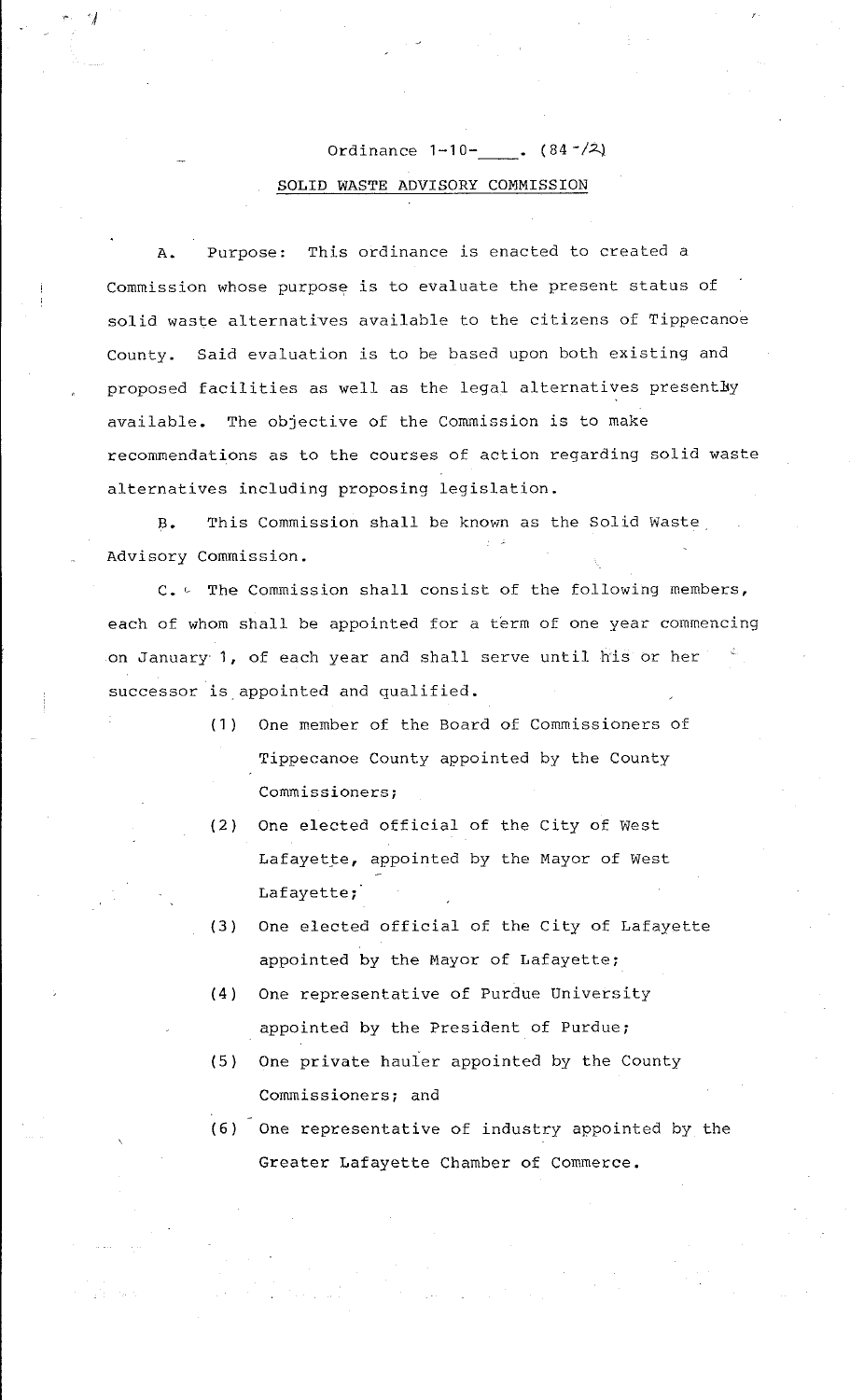Original appointments to the Commission shall be made within fifteen (15) days after the effective date of this Ordinance and shall remain in effect until January 1, 1985. If appointing entities have not made their respective appointments within fourteen (14) days after receiving written notice, the County Commissioners may exercise the right to fill any existing vacancy. 1

D. This Ordinance shall be effective as of September 17, 1984. Passed and adopted by the Board of Commissioners of Tippecanoe County, Indiana on September 17, 1984.

> THE BOARD OF COMMISSIONERS OF TIPPECANOE COUNTY

Comme RNJoon (Brug UCh

Sue M. Reser

Sue M. Reser<br>ATTEST,<br>Sarah S. Brown, Auditor

Sarah S. Brown, Auditor

~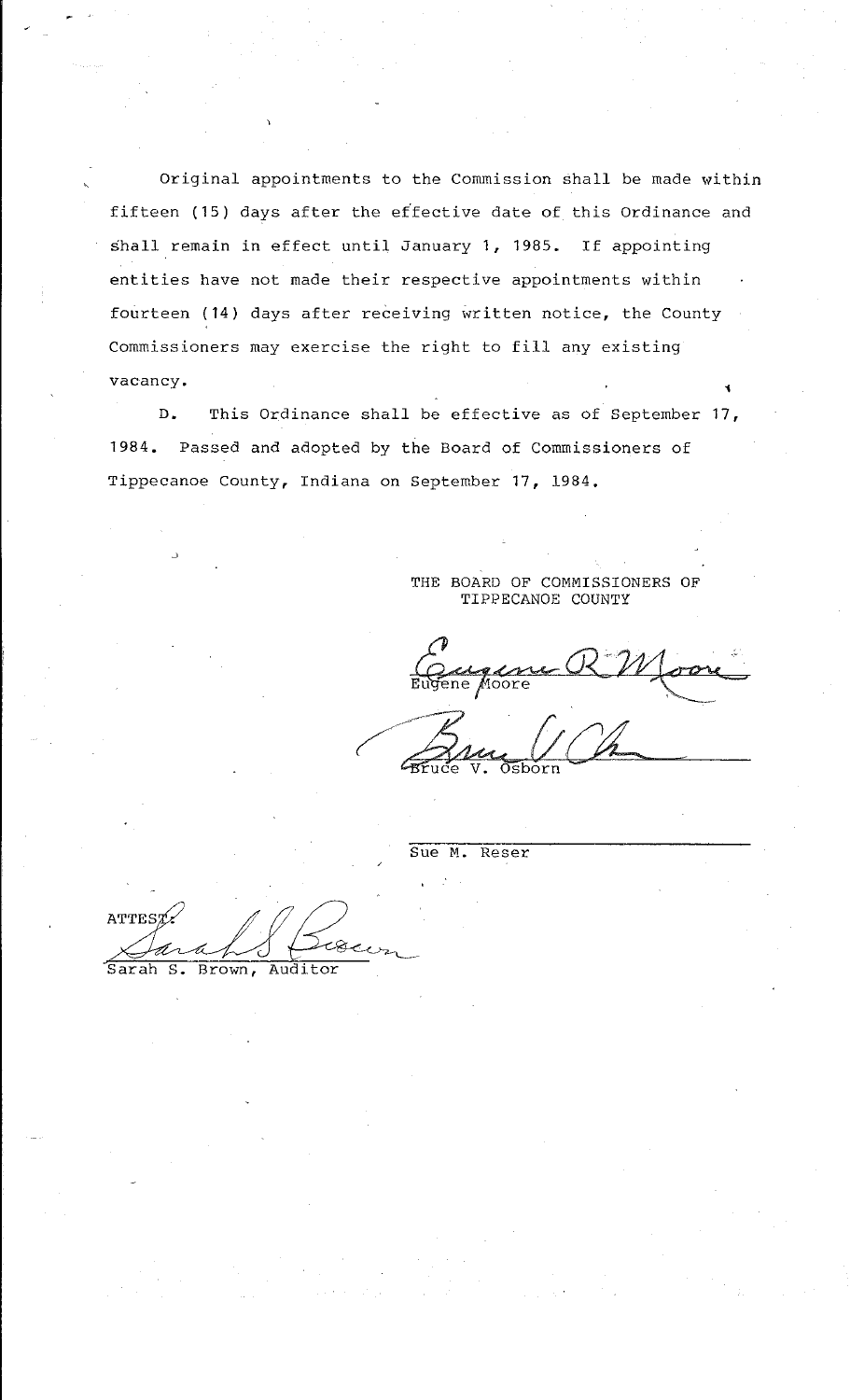## Ordinance  $1-10-$  .  $(84.13)$

## TIPPECANOE COUNTY JAIL ADVISORY COMMISSION

A. Purpose: This ordinance is enacted to create a Commission whose purpose is to evaluate the present structural condition of the Tippecanoe County Jail, based upon the local, state and federal guidelines and regulations.

In addition, said evaluation is to be based upon both existing and future demands that will be made on the present facility based upon aforementioned demands, guidelines and regulations, the Commission is to make recommendations to the Tippecanoe County Commissioners as to whether the present facility should be remodeled or a new facility be built.

B. This Commission shall be known as the Tippecanoe County Jail Advisory Commission.

c. The Commission shall consist of the following members, each of whom shall be appointed for a term of one year commencing on January 1, of each year and shall serve until his or her successor is appointed and qualified.

- (1) One member of the Board of Commissioners of Tippecanoe County appointed by the County Commissioners;
- (2) One member of the Tippecanoe County Medical Profession, appointed by the Tippecanoe County Commissioners;
- (3) One past or present judge from the Tippecanoe County Court system, appointed by the Tippecanoe County Commissioners;
- (4) One member of the Tippecanoe County Bar Association that practices in the area of criminal law, appointed by the President of the Tippecanoe County Bar Association;
- (5) One person from the clergy of Tippecanoe County, appointed by the Tippecanoe County Commissioners;
- (6) One representative of a local law enforcement agency other than the Tippecanoe County